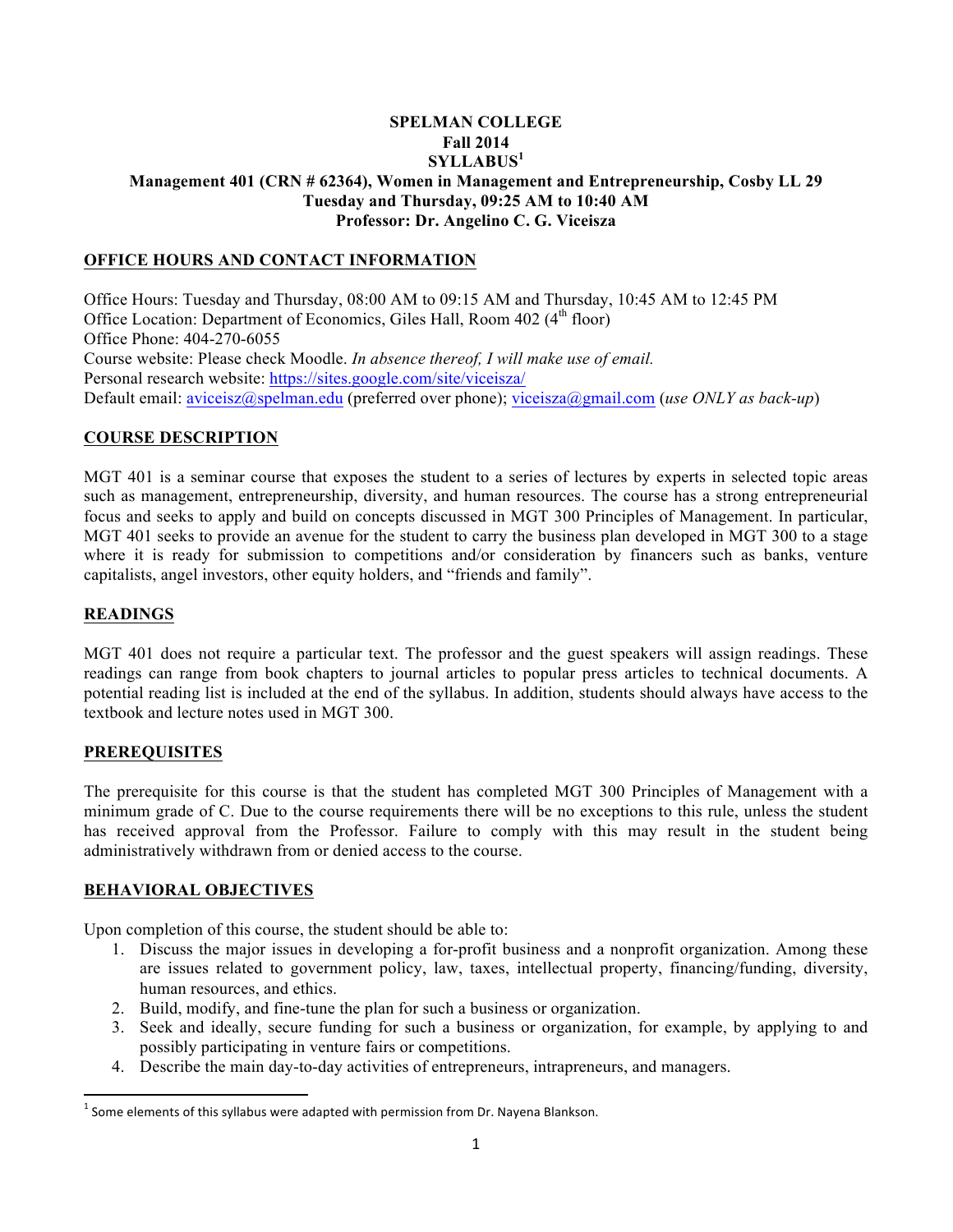- 5. Discuss some main diversity issues that entrepreneurs, intrapreneurs, and managers have to deal with.
- 6. Discuss some main human resource issues that entrepreneurs, intrapreneurs, and managers have to deal with
- 7. Exhibit certain skills and traits (for example, good eye contact, professional appearance, extroversion, and initiative) when networking with entrepreneurs, intrapreneurs, and managers.

### **JUSTIFICATION FOR FOUR CREDITS**

This is a four credit, three contact-hour course. To justify the additional credit, the student will be required to (1) maintain a comprehensive course journal outside of class and (2) shadow a mentor at her/his workplace during one full workday.

### **COURSE GRADING**

The course grade will be determined by:

| Course Journal Stage 1              | 10% |
|-------------------------------------|-----|
| Course Journal Stage 2              | 20% |
| Refinement of MGT 300 Business Plan | 10% |
| Mentoring Visit and Report          | 15% |
| <b>Student Presentation</b>         | 15% |
| Class Preparation                   | 10% |
| Class Attendance                    | 10% |
| Class Participation                 | 10% |
|                                     |     |

The following grading scale will be employed:

| Percentage Earned | Grade Earned | Percentage Earned | Grade Earned |
|-------------------|--------------|-------------------|--------------|
| $93 - 100$        | А            | $70 - 74$         |              |
| $90 - 92$         | $A -$        | $65 - 69$         | $C$ -        |
| $87 - 89$         | $B+$         | $62 - 64$         | D+           |
| $83 - 86$         | В            | $58 - 61$         |              |
| $79 - 82$         | В-           | below 57          | F            |
| $75 - 78$         | ∩+           |                   |              |

#### **Note: (1) The above scale should be regarded as approximate as the instructor reserves the right to make adjustments in awarding final grades. (2) I typically grade exams on a curve.**

### **COURSE JOURNAL**

A crucial component of this course will be to maintain a journal. The journal will document all of your experiences in MGT 401. Guidelines for the journal are included in Appendix A. **REFINEMENT OF MGT 300 BUSINESS PLAN**

The purpose of this activity is to refine the business plan (BP) that the student developed in MGT 300. The student is expected to use the comments that were provided on the final stage of the BP submitted in MGT 300 to fine tune that version; that is, "dot the i's and cross the t's". The student will thus submit (1) a revision of the final stage of the BP submitted in MGT 300 and (2) a response discussing how each comment was addressed. The student will be encouraged to submit the revised BP to competitions and venture fairs including those in the AUC. *Please discuss possibilities further with the professor.*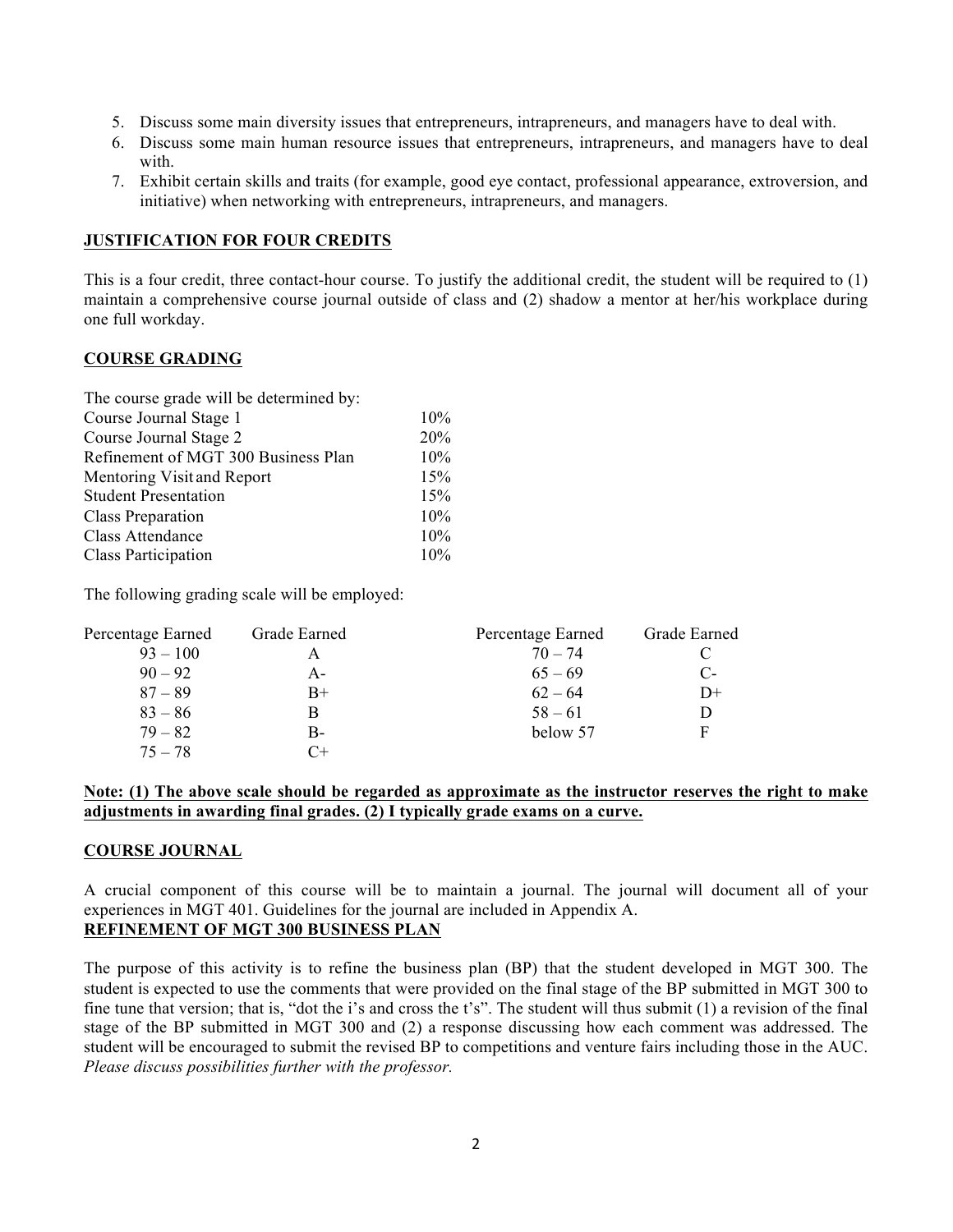### **MENTORING VISIT**

At the beginning of the semester, the student will indicate her preferences for the "ideal" mentor. The student will submit:

- (1) Her area of interest (for example, for-profit or nonprofit; government, private enterprise, or academia; and type of industry);
- (2) The type of mentor (for example, the type of position/level of management and the type of company such as a small, medium, or large sized organization);
- (3) Any other preferences such as names of specific mentors. This is not a guarantee that the student will be assigned this mentor.

The professor will then coordinate with the Office of Alumnae Affairs, the Office of Career Planning and Development and the Office of Cooperative Education to find a proper mentor for the student.

The expectations for this activity are as follows:

- (1) The student will visit the assigned mentor's offices and spend "A day in the life of…" the mentor. The visit should in principle take place during the week listed in the course outline (see further below).
- (2) The student should arrive ten minutes prior to the appointment time.
- (3) The student should dress professionally and make sure to verify with the mentor what constitutes "proper attire" for the workplace environment under consideration. Whenever in doubt, the student should make sure to "over" dress.
- (4) The student is expected to "shadow" the mentor for one full workday, that is, 7.5 to 9 hours, during the week in question.
- (5) The student should prepare for the visit by reviewing (a) the mentor's/company's website as well as (b) any documentation that the mentor shares prior to the visit.
- (6) The student should come prepared and ask the mentor thoughtful questions about her/his daily activities. It is expected that additional questions will arise during the observation process.
- (7) The student is also expected to network with other individuals in the mentor's workplace.
- (8) The student will prepare a "mentoring visit" report based on the visit. This report should be a five-page assessment of the mentoring visit and address the following questions (also see additional formatting guidelines further below):
	- a. 0.5 pages
		- i. Who is the mentor and how are her/his profile and experience related to your interests?
	- b. 0.5 pages
		- i. List three key things that you have learned from observing the mentor and her/his colleagues at the workplace in question.
	- c. 3 pages
		- i. Did this mentoring visit complement your classroom experience at Spelman College? If so, how? Discuss ways in which the course material is related to your observations. For example, in what way are the activities that the mentor engaged in related to things that have been discussed in lectures, or in the readings?
	- d. 1 page
		- i. Did this mentoring visit contribute to your general management and entrepreneurship skills? If so, how? Discuss specific examples.
- (9) The mentor will also assess your performance during the visit. The professor will take her/his assessment into account when assigning grades for this component. The mentor's evaluation form is included in Appendix B.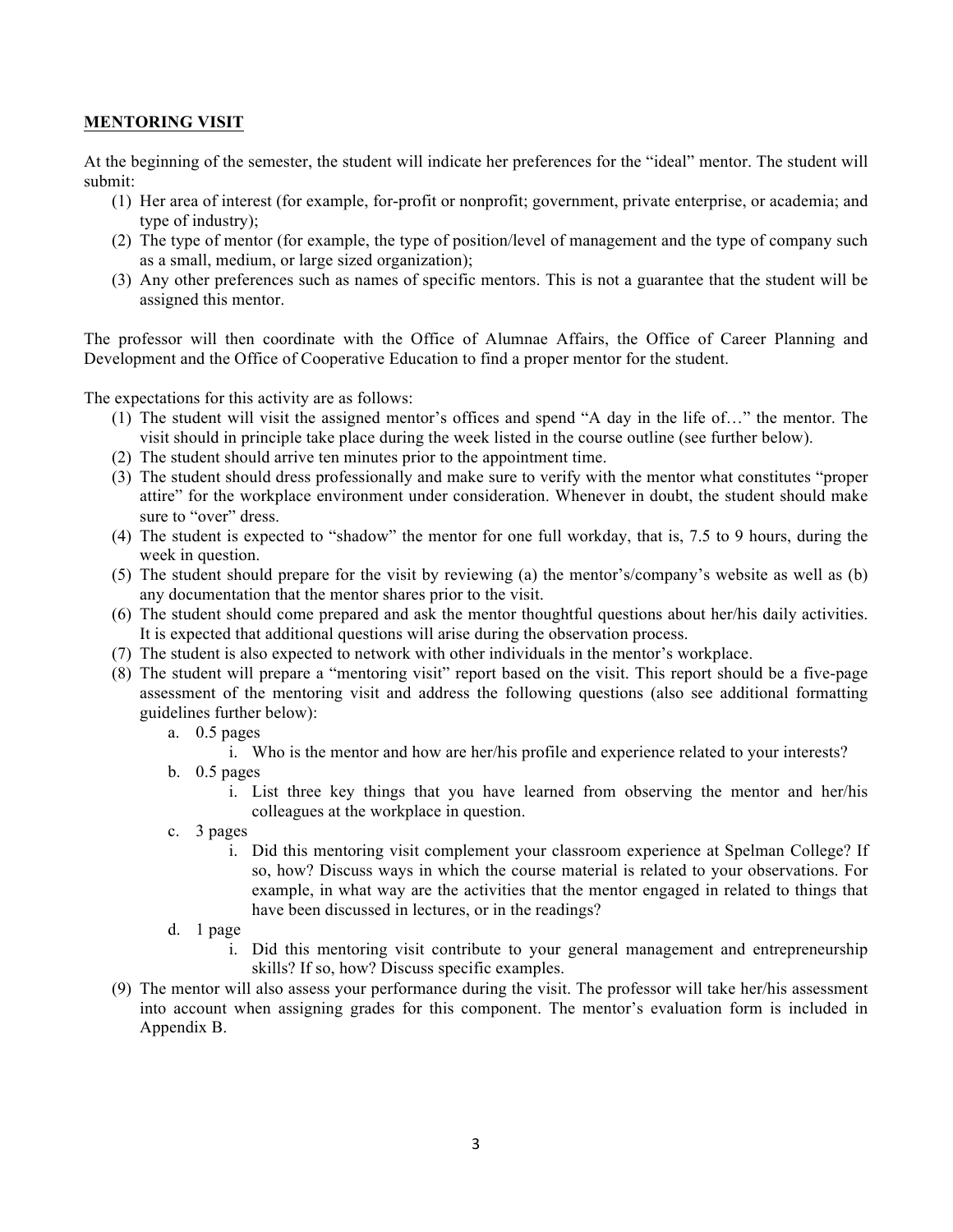#### **STUDENT PRESENTATION**

During the last two weeks of class, the student will hold a 15-minute presentation. The expectations for this activity are as follows:

- (1) The student should prepare a Powerpoint or pdf (in slide or lecture format; also see additional formatting guidelines further below).
- (2) The presentation should be uploaded to Moodle by 11:59 PM on the day of the presentation.
- (3) The student should plan to present and entertain questions *during the presentation*. It is advised that the student have 7-8 key slides (plan on an average of 1.5-2 minutes per slide) and reserve some time for discussion/Q&A.
- (4) The presentation should focus on:
	- a. Key lessons learned in this class in relation to entrepreneurship and management. For example, the student may want to highlight specific aspects raised by guest lecturers, or the readings.
	- b. Key lessons learned during the mentoring visit.
	- c. Ways forward; that is, how the student foresees using the knowledge gathered in this class throughout her career moving forward.
	- d. Any other noteworthy issues; for example, if the student submitted her BP to a competition or has since received funding for her venture.
		- *i. In order to minimize repetition across presentations, the student should contextualize these aspects from the standpoint of her career interests.*
- (5) These aspects will be used when assessing the student's performance for this component of the course.

### **CLASS PREPARATION**

The student will prepare a one-page summary for each class reading. The summary should be submitted via Moodle by 11:59 PM of the day PRIOR to the reading being discussed in class. So, for example if readings 1, 2 and 3 are being discussed on Tuesday of a given week, summaries 1, 2, and 3 should be submitted by 11:59 PM of Monday of that same week.

The summary should focus on three components (also see additional formatting guidelines further below):

- (1) The main issue/question and approach of the reading (1/3 of a page).
- (2) The main finding of the reading (1/3 of a page).
- (3) The relation to class content; in particular, management and entrepreneurship (1/3 of a page).

If a student misses one (1) summary, she can receive at most 95 for this component; if she misses two (2) summaries, she can receive at most 90; if she misses three (3) summaries, she can receive at most 85. If a student misses four (4) or more summaries, she loses this component of her grade.

### **FORMATTING**

All written documentation (in particular, the course journal, the BP and related response, the mentoring visit report, and class preparation reports) should be in Times New Roman 11 point font with 1.5 spacing and 1 inch margins all around. **ANY FILES THAT ARE UPLOADED TO MOODLE SHOULD BE LESS THAN 2 MB. ALL ASSIGNMENTS ARE DUE BY 11:59 PM OF THE DEADLINE DATE.**

### **CLASS PARTICIPATION AND ATTENDANCE POLICY**

Class attendance and participation are mandatory, as these are integral parts of the class. *As such, 20% of your class grade comes from these components.* Please note the following:

1. Attendance is taken at the beginning of each class.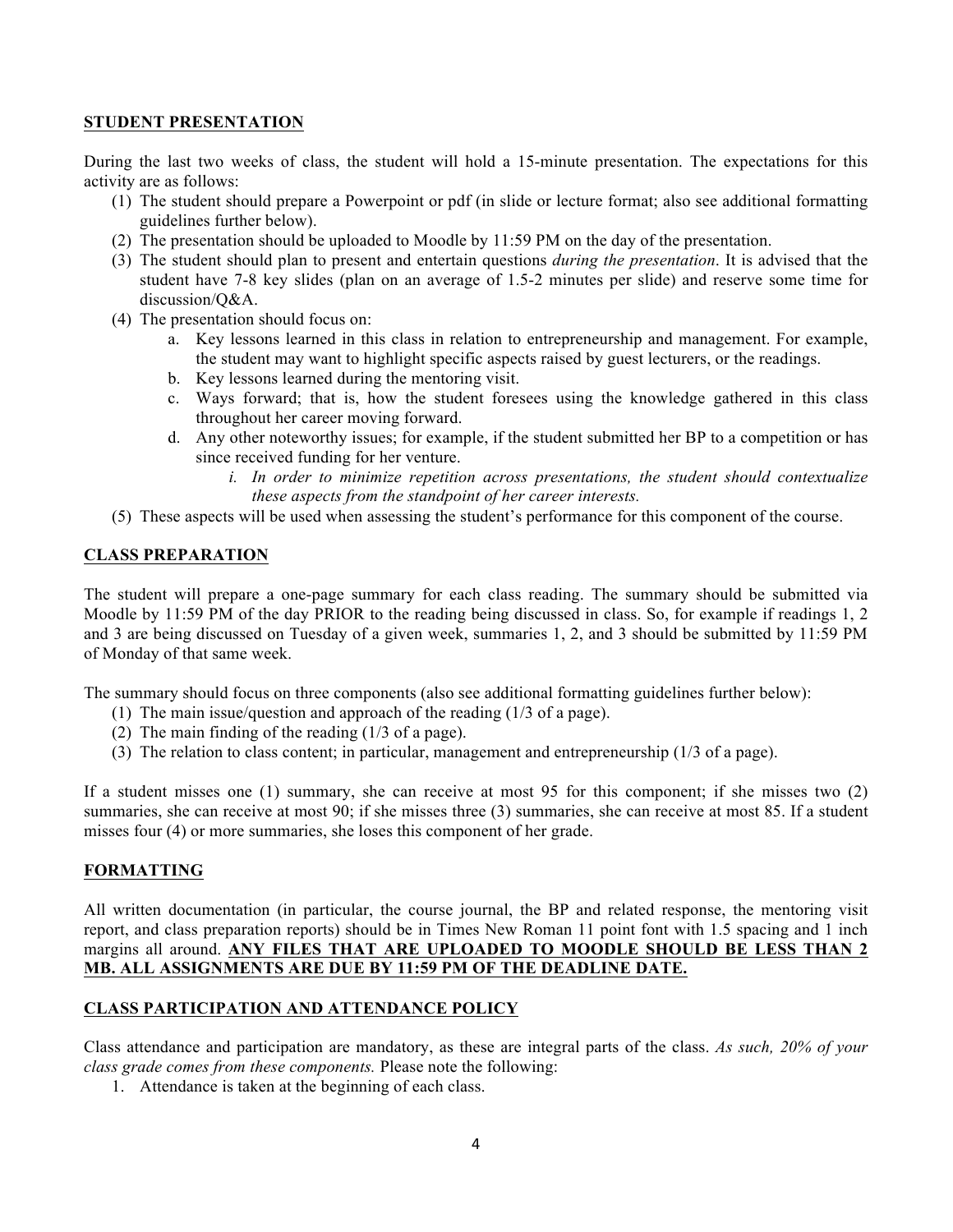- 2. For students who have the habit of arriving after the class begins (late arrival), I reserve the right to count late arrivals as absences. The student is considered late if she is not present when class begins. I typically count tardiness as an absence if the student arrives after I finished taking attendance. In case of excessive lateness (ten minutes after class begins), I reserve the right to bar a student from entering the classroom.
- 3. If a student misses zero (0, no) classes, she receives 100 for the attendance portion of her grade. If a student misses one (1) class (*excused or unexcused*), she receives 95 for attendance. If a student misses two (2) classes (*excused or unexcused*), she receives 90 for attendance. Any student with three (3) or more absences (*excused or unexcused*) will receive a zero (0) for attendance. *This means that this student loses 10% of her course grade.*
- 4. **THE ONLY EXCEPTION TO THESE RULES IS DURING "MENTORING VISIT" WEEK.**
- **5. Any student with five (5) or more absences (***excused or unexcused***) will be administratively withdrawn from the course. I will email the student a notification and proceed by processing such withdrawal through the Offices of the Dean of Undergraduate Studies and the Registrar.**
- 6. Class participation will be judged based on thoughtful questions and discussions **and** lack of disruptive behavior during class (see General Code of Conduct section of this syllabus). In particular, if a student uses her cell phone during class (without my permission), she will receive a zero (0) for the participation portion of her grade. *This means that this student loses 10% of her course grade.*

## **MAKE-UP POLICIES AND EXTRA CREDIT**

- 1. The activities in the course **CANNOT** be made up. If a student misses a deadline, she loses the points.
- 2. In particular, late submissions will **NOT** be accepted. They will receive a zero (0).
- 3. Extra credit will not be awarded in this course.

## 4. **THERE ARE NO EXCEPTIONS TO ANY OF THESE RULES.**

### **ACADEMIC INTEGRITY**

The following is Spelman College's **Academic Integrity Policy**:

"At the heart of Spelman College's mission is academic excellence, along with the development of intellectual, ethical and leadership qualities. These goals can only flourish in an institutional environment where every member of the college affirms honesty, trust, and mutual respect. All members of the academic community of Spelman College are expected to understand and follow the basic standards of honesty and integrity, upholding a commitment to high ethical standards. Students are expected to read and abide by the Spelman College Code of Conduct (see current Spelman College Student Handbook) and are expected to behave as mutual and responsible members of the Spelman College academic community. Students are expected to follow ethical standards in their personal conduct and in their behavior towards other members of the community. They are expected to observe basic honesty in their work, words, ideas, and actions. Failure to do so is a violation of the Spelman College Academic Integrity Policy. Violators of the Academic Integrity Policy stated above will be subject to the sanctions outlined in the Spelman College Bulletin."

## **GENERAL CODE OF CONDUCT (INCLUDING TECHNOLOGY AND CELL PHONE USE POLICY)**

It is understood that any student participating in this course will conduct herself in a manner that is constructive and non-disruptive to the learning environment. This is out of mutual respect for the professor as well as her fellow students.

With this in mind, use of any form of technology—including computers and cell phones—is only allowed if it is absolutely necessary for the student's learning within the course. If so, the student should see me by the end of the first day of class to discuss and potentially obtain permission to use such a technology. Even if granted, I still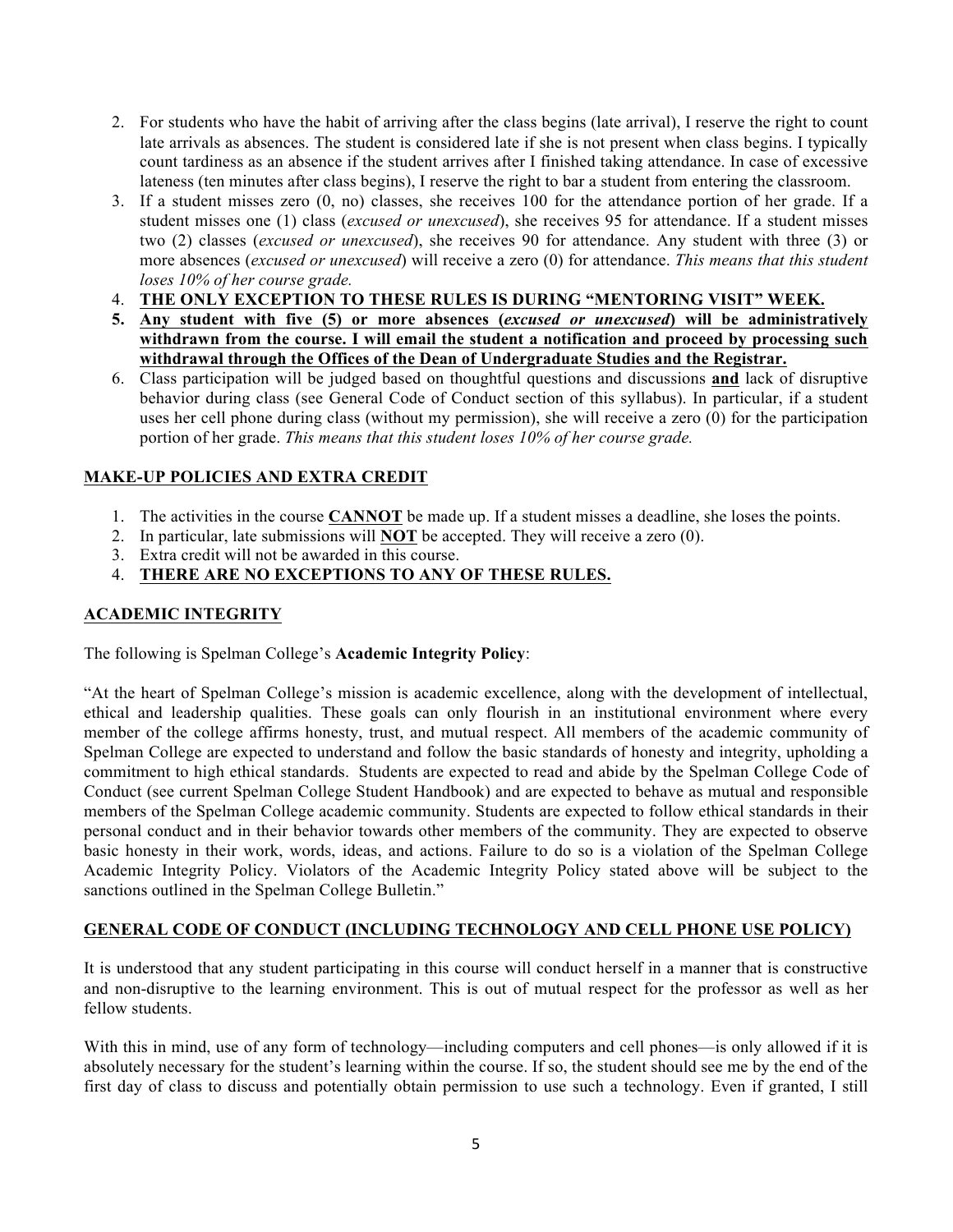reserve the right to revoke this privilege if I note in a future class that such technology is being used for purposes other than learning related to the course.

**In the absence of such permission, use of technologies is strictly prohibited unless the professor explicitly requests the students to use such technologies. The student should turn off her cell phone, pager, computer, or any other noise-making device while in class as these can generally be considered disruptive. Any such disturbances will result in automatic eviction from class. NO EXCEPTIONS!!!**

### **DISABILITY STATEMENT**

The following is Spelman College's **Disability Statement**:

"Spelman College is committed to ensuring the full participation of all students in its programs. If you have a documented disability (or think you may have a disability) and, as a result, need a reasonable accommodation to participate in class, complete course requirements, or benefit from the College's programs or services, you should contact the Office of Disability Services (ODS) as soon as possible. To receive any academic accommodation, you must be appropriately registered with ODS. The ODS works with students confidentially and does not disclose any disability-related information without their permission. ODS serves as a clearinghouse on disability issues and works in partnership with faculty and all other student service offices. For further information about services for students with disabilities, please contact the ODS at 404-270-5289 (voice), located in MacVicar Hall, Room 106."

# **THE SPELMAN COLLEGE TEACHER CERTIFICATION PROGRAM**

For economics majors who are enrolled in the Spelman College Teacher Certification Program, the content of this course is consistent with the conceptual framework of the Department of Education—a framework that emphasizes the teacher as leader. As one of the departments which participate in the Teacher Certificate Program at the college, this framework has been shared and articulated by students and faculty within the Economics department. The course content is also consistent with the Georgia Quality Core Curriculum in Economics as well as the voluntary National Content Standards of the National Council of Economics Education.

## **LEARNING RESOURCES CENTER**

The Spelman College Learning Resource Center (see http://www.spelman.edu/academics/academicsupport/learning-resources-center) is located in the Milligan Building, 2nd floor. The Center provides peer tutors for various subject areas, including economics. The schedule of times when peer tutors will be available can be acquired from the Center. This is a valuable resource for student learning and students are urged to avail themselves of the Center. Peer tutors have previously been very successful students in the course.

## **GENERAL REMARKS**

- 1. Students should select a "buddy" in the course from whom they can obtain materials in case they miss class. It is the student's responsibility to obtain such material and stay up to speed.
- 2. The syllabus provides a general plan for the course; deviations may be necessary.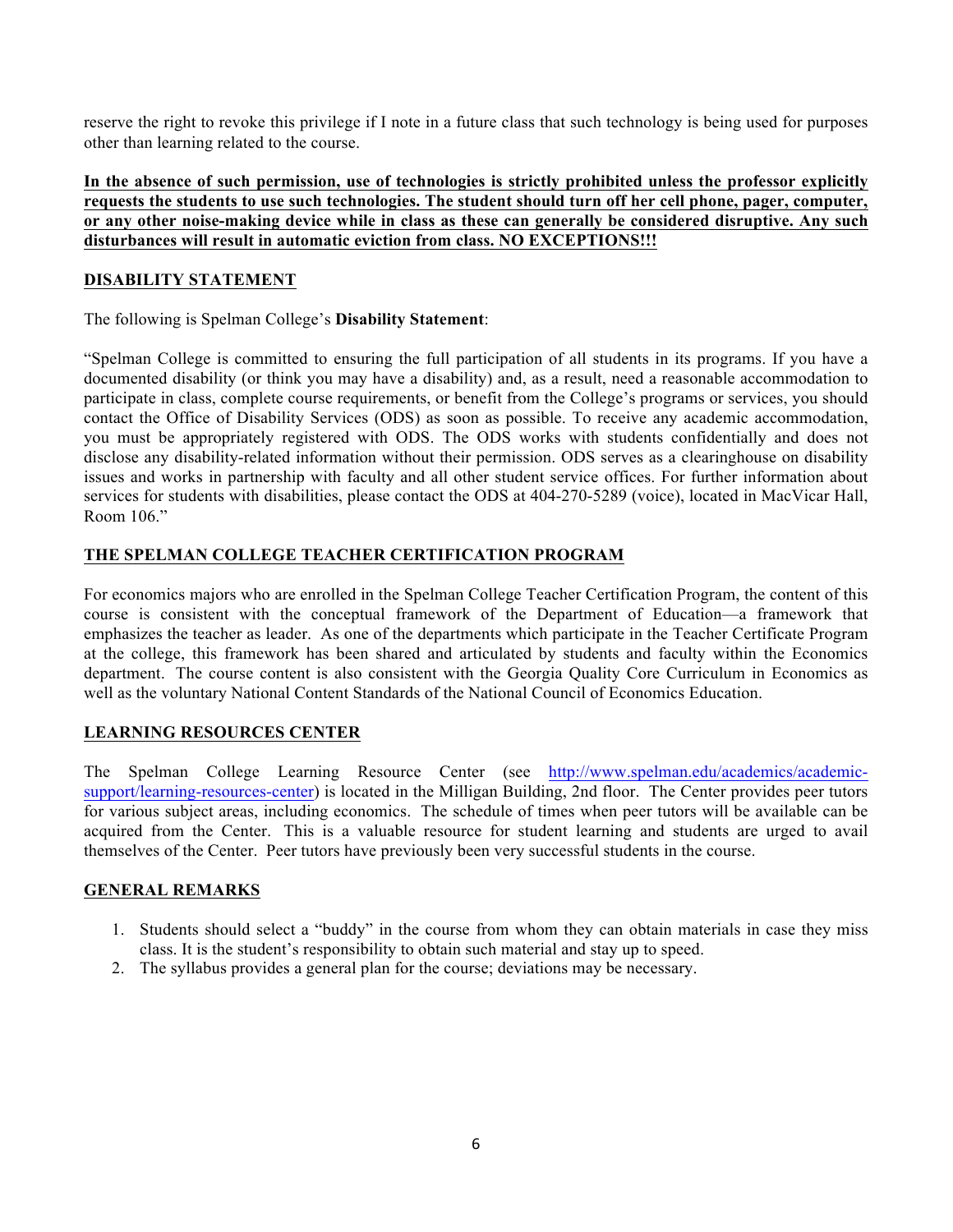#### **COURSE OUTLINE**

The following is a tentative list of topics that will be covered throughout the semester. The course will seek to invite representatives from the affiliations listed below (or similar to them) to serve as guest lecturers. Deviations may be necessary due to speakers' schedules. It is also anticipated that some speakers will present via videoconference. Finally, guest lecture readings/activities will be announced in due course.

#### *General*

| 8/21             | Introduction, Syllabus, Expression of student preferences for mentors                                                                                                                                                                                      |
|------------------|------------------------------------------------------------------------------------------------------------------------------------------------------------------------------------------------------------------------------------------------------------|
| Entrepreneurship |                                                                                                                                                                                                                                                            |
| 8/26             | The Entrepreneur's Perspective<br>Dr. Thomas Mensah, President and CEO, Georgia Aerospace Systems<br>Reading/Activity, TBA                                                                                                                                 |
| 8/28             | Reflection on 8/26 and additional reading<br>Reading<br>Boston, T. D. 1995. Characteristics of Black-owned Corporations in Atlanta: with<br>$\bullet$<br>comments on the SMOBE undercount. Review of Black Political Economy 23 (4): 85–<br>100.           |
| 8/29             | Add/Drop Period ends                                                                                                                                                                                                                                       |
| 9/2              | The Government's Perspective<br>Ms. Terri Denison, Georgia District Director, US Small Business Administration<br>Reading/Activity, TBA                                                                                                                    |
| 9/4              | The Incubator/Startup's Perspective<br>Dr. Eloisa Klementich, Director, Business Development, Invest Atlanta and Chair, Board of<br>Directors, Startup Atlanta<br>Reading/Activity, None                                                                   |
| 9/9              | Reflection on 9/2 and additional reading<br>Reading<br>Fairlie, R. W., D. S. Karlan, and J. Zinman. 2012. Behind the GATE Experiment:<br>٠<br>Evidence on Effects of and Rationales for Subsidized Entrepreneurship Training. NBER<br>Working Paper 17804. |
| 9/11             | Reflection on 9/4 and additional reading<br>Reading<br>O'Donnell, A. 2014. The Contribution of Networking to Small Firm Marketing. Journal<br>$\bullet$<br>of Small Business Management 52: 164-187.                                                       |
|                  | 9/12 11:59 PM Refinement of MGT 300 Business Plan DUE                                                                                                                                                                                                      |
|                  |                                                                                                                                                                                                                                                            |

9/16 Shark Tank Episode Discussion One episode per student with class discussion led by students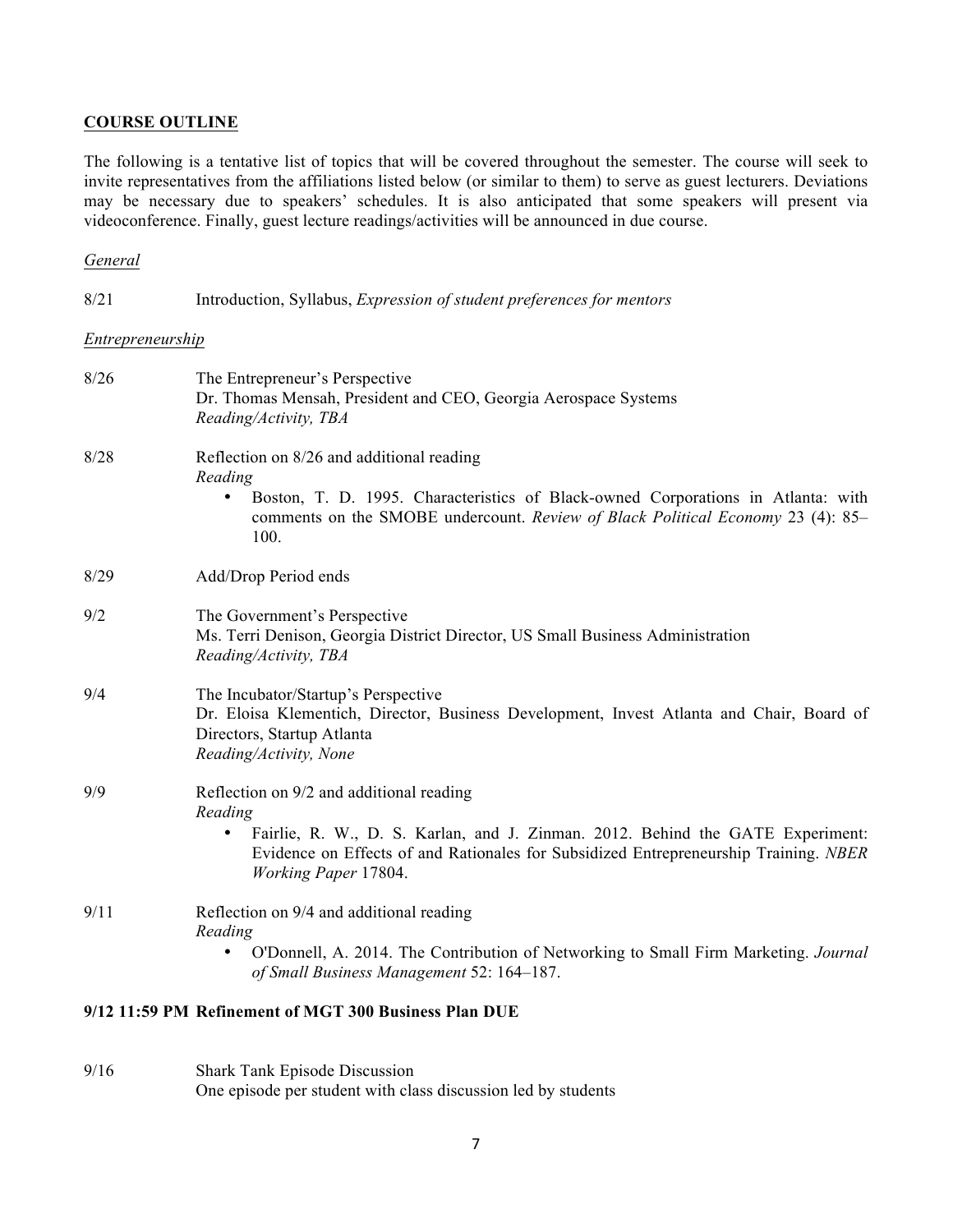| 9/18  | Reflection on 9/16 and additional reading<br>Reading<br>Bernstein, S., A. Korteweg, and K. Laws. 2014. Attracting Early Stage Investors:<br>Evidence from a Randomized Field Experiment. Working Paper.                                                                                                                                                      |  |  |
|-------|--------------------------------------------------------------------------------------------------------------------------------------------------------------------------------------------------------------------------------------------------------------------------------------------------------------------------------------------------------------|--|--|
| 9/23  | <b>Intellectual Property</b><br>James Johnson, Intellectual Property Counsel, Sutherland, Asbill, and Brennan LLP<br>Reading/Activity, None                                                                                                                                                                                                                  |  |  |
| 9/25  | Reflection on 9/23 and additional reading<br>Reading<br>Conti A., J. Thursby, and M. Thursby. Forthcoming. Patents as signals for startup<br>financing. Journal of Industrial Economics.<br>Williams, H. 2013. Intellectual Property Rights and Innovation: Evidence from the<br>$\bullet$<br>Human Genome 2013. Journal of Political Economy 121 (1): 1-27. |  |  |
| 9/30  | The College's Perspective<br>Office of the Associate Provost for Research, Dr. Carmen Sidbury<br>Reading/Activity, TBA                                                                                                                                                                                                                                       |  |  |
| 10/2  | Discussion of additional readings<br>Parrotta, P., and N. Smith. 2013. Female-Led Firms: Performance and Risk Attitudes.<br>$\bullet$<br>IZA Discussion Paper 7613.<br>Mullins, W., and A. Schoar. 2013. How do CEOs see their Role? Management<br>$\bullet$<br>Philosophy and Styles in Family and Non-Family Firms. NBER Working Paper No.<br>19395.       |  |  |
|       | <b>Other Management Topics</b>                                                                                                                                                                                                                                                                                                                               |  |  |
| 10/7  | Technology Innovation Practices (TIP), Georgia Institute of Technology<br>Mr. Charles Ross, Director, Startup Network<br>Reading/Activity, TBA                                                                                                                                                                                                               |  |  |
| 10/9  | Reflection on 10/7 and additional reading<br>Reading<br>Bertrand, M., and S. Mullainathan. 2004. Are Emily and Greg More Employable Than<br>Lakisha and Jamal? A Field Experiment on Labor Market Discrimination. American<br>Economic Review 94 (4): 991-1013.                                                                                              |  |  |
| 10/14 | <b>NO CLASS - FALL BREAK</b>                                                                                                                                                                                                                                                                                                                                 |  |  |
| 10/16 | NO CLASS - CLASS TIME TO BE USED FOR COURSE JOURNAL<br>Stage 1 of Course Journal Due at 11:59 PM                                                                                                                                                                                                                                                             |  |  |
| 10/21 | Diversity Issues II<br>Women's Research and Resource Center<br>Reading/Activity, TBA                                                                                                                                                                                                                                                                         |  |  |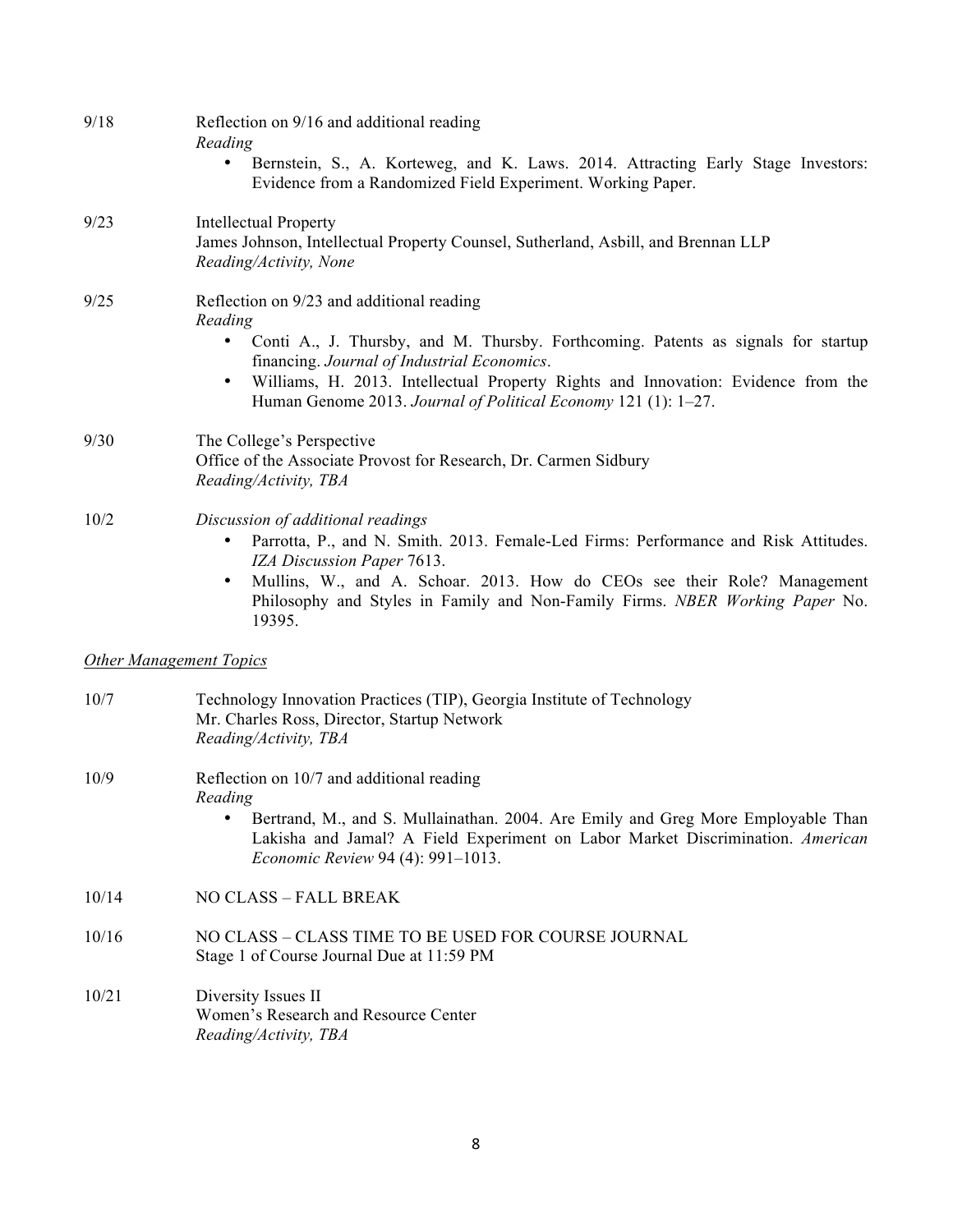| 10/23                   | Reflection on 10/21 and additional reading<br>Reading<br>Coffman, K. B., L. C. Coffman, and K. M. Marzilli Ericson. 2014. Privacy is Not<br>Enough: The Size of the LGBT Population and the Magnitude of Anti-Gay Sentiment are<br>Substantially Underestimated. Working Paper.<br>Gneezy, U., M. Niederle, and A. Rustichini. 2003. Performance in Competitive<br>$\bullet$<br>Environments: Gender Differences. Quarterly Journal of Economics CXVIII (August<br>2003): 1049-1074. |
|-------------------------|--------------------------------------------------------------------------------------------------------------------------------------------------------------------------------------------------------------------------------------------------------------------------------------------------------------------------------------------------------------------------------------------------------------------------------------------------------------------------------------|
| 10/24                   | Mid-Semester Grades submitted to Registrar's Office                                                                                                                                                                                                                                                                                                                                                                                                                                  |
| 10/28                   | Human Resources<br>U.S. Office of Personnel Management<br>Reading/Activity, TBA                                                                                                                                                                                                                                                                                                                                                                                                      |
| 10/30                   | Reflection on 10/28 and additional reading<br>Reading<br>Bloom, N., J. Liang, J. Roberts, and Z. J. Ying. 2013. Does Working from Home Work?<br>Evidence from a Chinese Experiment. NBER Working Paper 18871.                                                                                                                                                                                                                                                                        |
| 10/31                   | Last Day to Withdraw with a "W"                                                                                                                                                                                                                                                                                                                                                                                                                                                      |
| 11/4                    | Developing Country Perspectives I<br>Reading<br>Bernard, T., L. Sene, A. C. G. Viceisza, and F. Wouterse. 2014. Coordination requires<br>more than one leader! Experimental evidence from rural producer organizations in<br>Senegal. Working paper.<br>McKenzie, D. 2014. Identifying and Spurring High-Growth Entrepreneurship:<br>$\bullet$<br>Experimental Evidence from a Business Plan Competition. Working Paper.                                                             |
| 11/6                    | Developing Country Perspectives II<br>Reading<br>McKenzie, D., and C. Woodruff. 2013. What Are We Learning from Business Training<br>and Entrepreneurship Evaluations around the Developing World? World Bank Research<br>Observer (forthcoming).                                                                                                                                                                                                                                    |
| <b>Final Activities</b> |                                                                                                                                                                                                                                                                                                                                                                                                                                                                                      |
| 11/11                   | Mentoring visits                                                                                                                                                                                                                                                                                                                                                                                                                                                                     |
| 11/13                   | Mentoring visits                                                                                                                                                                                                                                                                                                                                                                                                                                                                     |
| 11/18                   | Dr. Ebonya L. Washington, Professor of Economics, Yale University<br>Attend Presentation (Time to be announced)                                                                                                                                                                                                                                                                                                                                                                      |
| 11/20                   | <b>Student Presentations</b>                                                                                                                                                                                                                                                                                                                                                                                                                                                         |
| 11/25                   | <b>Student Presentations</b>                                                                                                                                                                                                                                                                                                                                                                                                                                                         |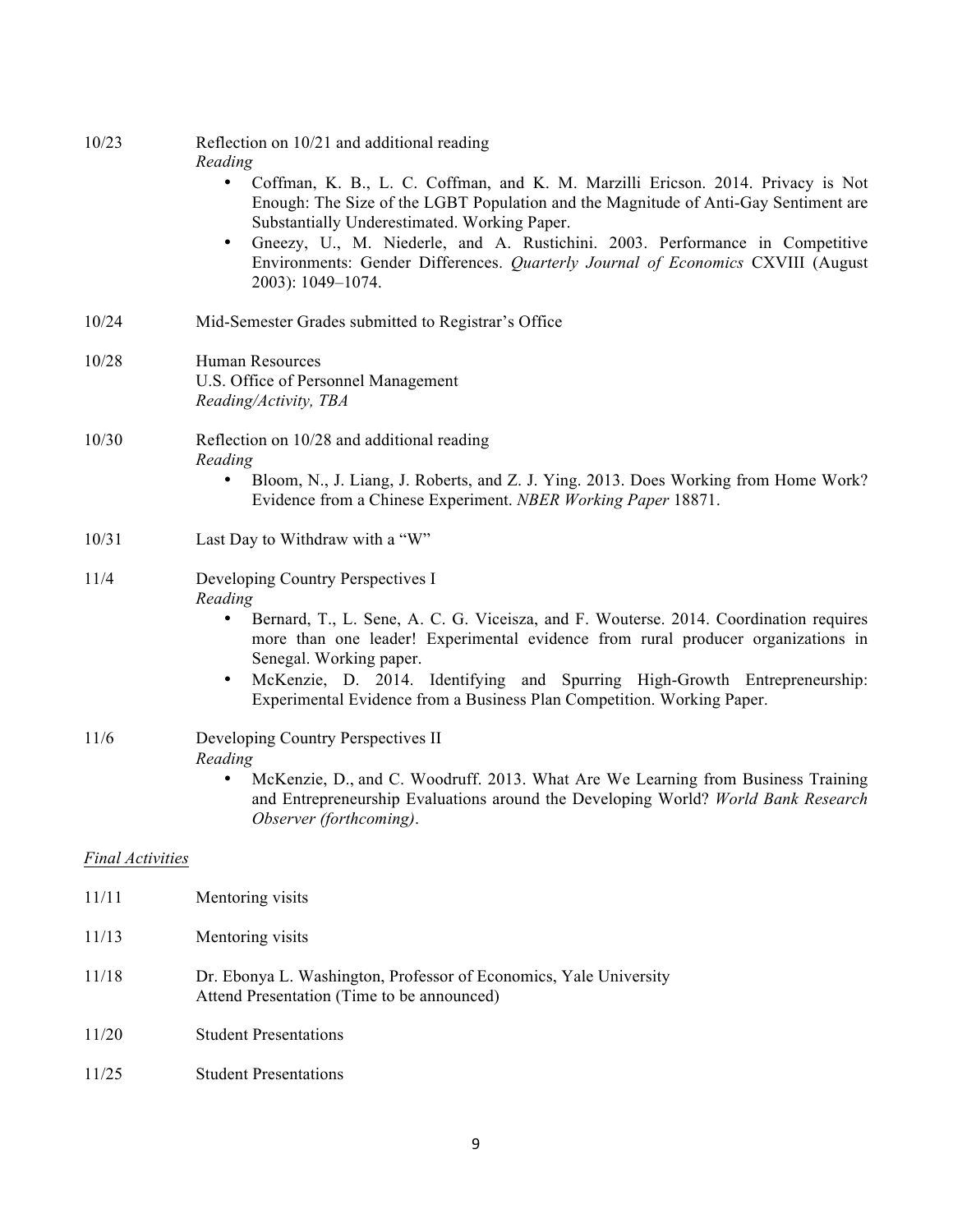- 11/27 NO CLASS THANKSGIVING
- 12/2 Reflection
- 12/3 Stage 2 of Course Journal due at 11:59 PM Mentoring Visit Report due at 11:59 PM

*There is no Final Exam in this course*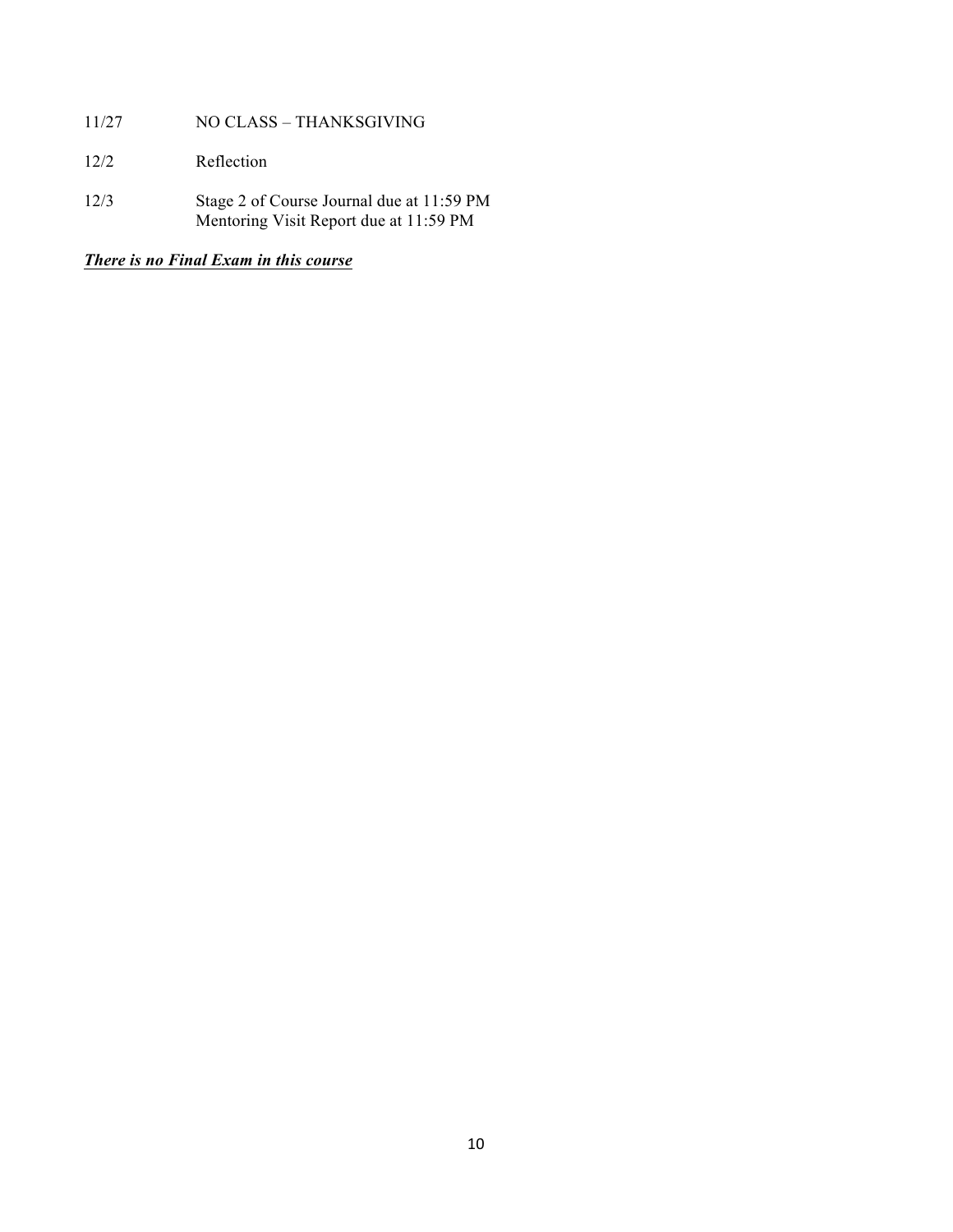# **APPENDIX A: GUIDELINES FOR COURSE JOURNAL**

### *Purpose*

The primary purpose of the course journal is to give an account of the journey you went through while taking MGT 401 and help you reflect on what you have learned.

The course journal should comprise the following components:

- (1) An introduction (1 page).
- (2) The core (8 pages).
- (3) A conclusion (1 page).
- (4) Appendices (no particular limit; see below).

#### *Writing the course journal*

- (1) Introduction
	- a. The introduction should discuss the key aspects that will be discussed in the journal.
	- b. It should be clear, concise, and catchy. A reader's interest rises and falls with the introduction.
- (2) The core
	- a. The core of the journal will summarize the key components of the course.
	- b. It should focus on:
		- i. The refinement of the BP and what you learned from it [2 pages].
		- ii. The course lectures and readings and what you learned from them [4 pages].
		- iii. The mentoring visit and what you learned from it [2 pages].
		- iv. Other students' presentations and what you learned from them [2 pages].
		- v. When discussing what you have learned, keep in mind the behavioral objectives of the course as well as the general management and entrepreneurship concepts discussed in both MGT 401 and MGT 300.
- (3) Conclusion
	- a. The conclusion should highlight the key lessons learned throughout the course and discuss how you will apply this knowledge moving forward [1 page].
- (4) Appendices
	- a. The appendices should comprise all the course components submitted throughout the semester; that is:
		- i. The BP and related response.
		- ii. The course preparation summaries.
		- iii. The mentoring-visit report.
		- iv. The presentation.
		- v. Any other relevant documents.

### *Notes*

- (1) The core of the journal should NOT be a straightforward copy/paste of the course components that were submitted previously. This core should tell a logical and consistent story, whereas the course components are separate and independent pieces. So, the core should be seen as a bridge that connects all these "independent islands".
- (2) The appendix is just a collection of all the course components. So, if you complete all requirements, the journal will be relatively easy to construct.
- (3) Recall the formatting guidelines listed previously.
- (4) Stage 1 of the course journal is a draft version, which should be approximately 50% complete.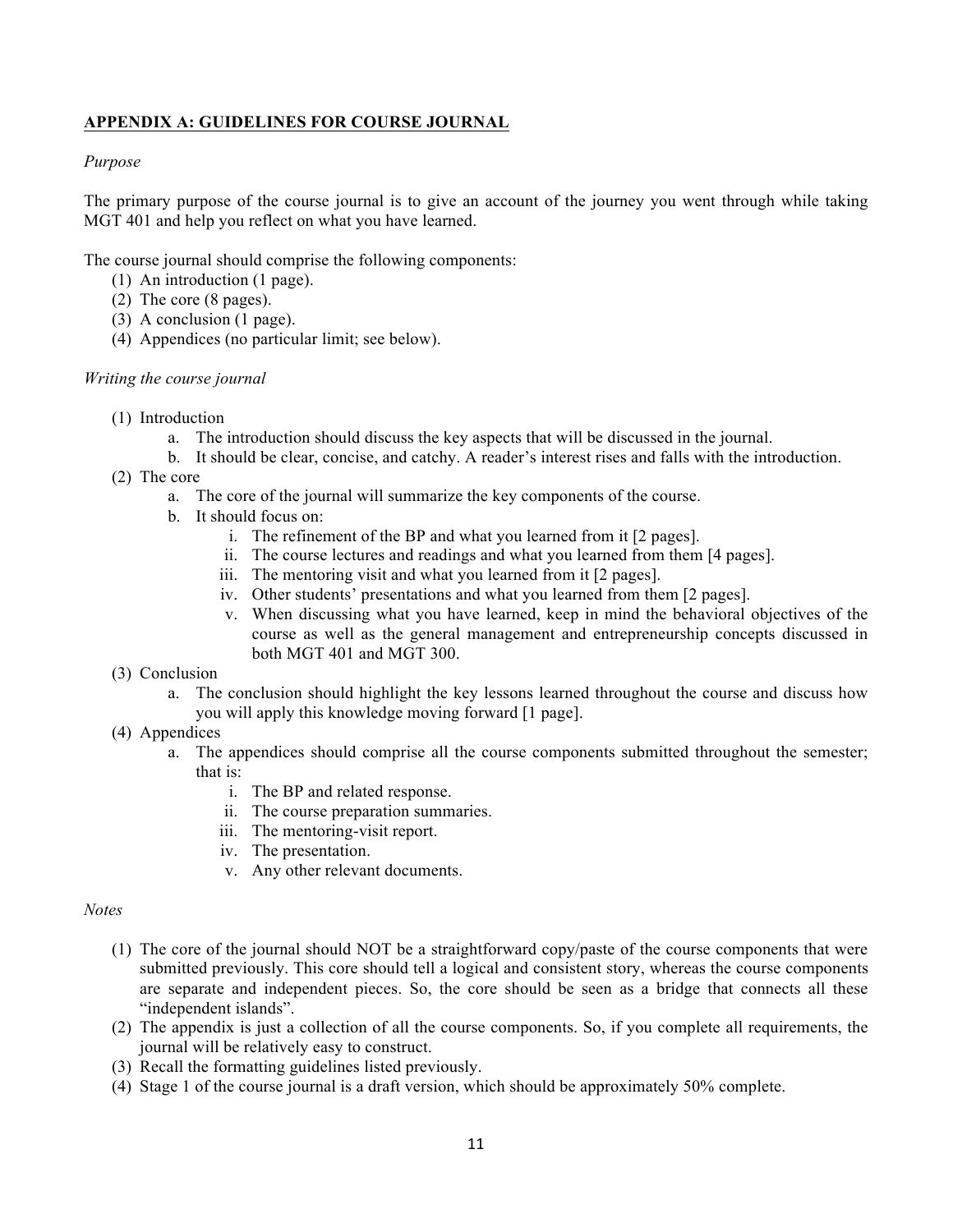# *Grading*

The course journal will be graded based on the following rubric:

| Rank<br><b>Content Quality</b> |                                                                                                                                                                                                                                                                                                                | <b>Quality of Written Exposition</b>                                                                                                                                                                                                                                                                                                                                                                                                         | Approximate  |
|--------------------------------|----------------------------------------------------------------------------------------------------------------------------------------------------------------------------------------------------------------------------------------------------------------------------------------------------------------|----------------------------------------------------------------------------------------------------------------------------------------------------------------------------------------------------------------------------------------------------------------------------------------------------------------------------------------------------------------------------------------------------------------------------------------------|--------------|
|                                |                                                                                                                                                                                                                                                                                                                |                                                                                                                                                                                                                                                                                                                                                                                                                                              | <b>Score</b> |
| Excellent                      | The journal is strong in<br>that it comprises<br>(1)<br>a<br>logical structure, (2)<br>a<br>well-developed link to the<br>behavioral<br>course<br>objectives, (3) a tight link<br>to issues discussed in<br>class, (4) highlights of key<br>lessons learned, and (5) a<br>discussion<br>of<br>ways<br>forward. | The journal is written in a professional manner,<br>following typical standards observed in the<br>literature. This applies both to the use of the<br>English language (grammar, spelling, and so<br>on), but also to the use of technical language<br>(jargon). The student should use the course<br>readings (in particular, the journal articles) as a<br>guide for the type of writing (not necessarily the<br>format) that is expected. | 90-100       |
| Very Good                      | The proposal is strong in<br>categories $(1)$ , $(2)$ , $(3)$ , and<br>(4), but is weak in category<br>$(5)$ .                                                                                                                                                                                                 | The<br>jargon/terminology<br>journal<br>uses<br>inappropriately (for example, without definition<br>or proper discussion).                                                                                                                                                                                                                                                                                                                   | 85-89        |
| Good                           | The proposal is strong in<br>categories $(1)$ , $(2)$ , and $(3)$ ,<br>but is weak in categories<br>$(4)$ and $(5)$ .                                                                                                                                                                                          | Same as former.                                                                                                                                                                                                                                                                                                                                                                                                                              | 80-84        |
| Fair                           | The proposal is weak in<br>any of the categories $(1)$ ,<br>$(2)$ , or $(3)$ .                                                                                                                                                                                                                                 | The<br>jargon/terminology<br>journal<br>uses<br>inappropriately (as above); in addition, it does<br>not necessarily read as a professionally written<br>document.                                                                                                                                                                                                                                                                            | 75-79        |
| Limited                        | The proposal is weak in<br>$\sigma$ f<br>the<br>$\alpha$ r<br>more<br>one<br>categories $(1)$ , $(2)$ , and $(3)$ .                                                                                                                                                                                            | Same as former.                                                                                                                                                                                                                                                                                                                                                                                                                              | 70-74        |
| Weak                           | The proposal is weak in all<br>categories.                                                                                                                                                                                                                                                                     | Same as former.                                                                                                                                                                                                                                                                                                                                                                                                                              | Below 69     |